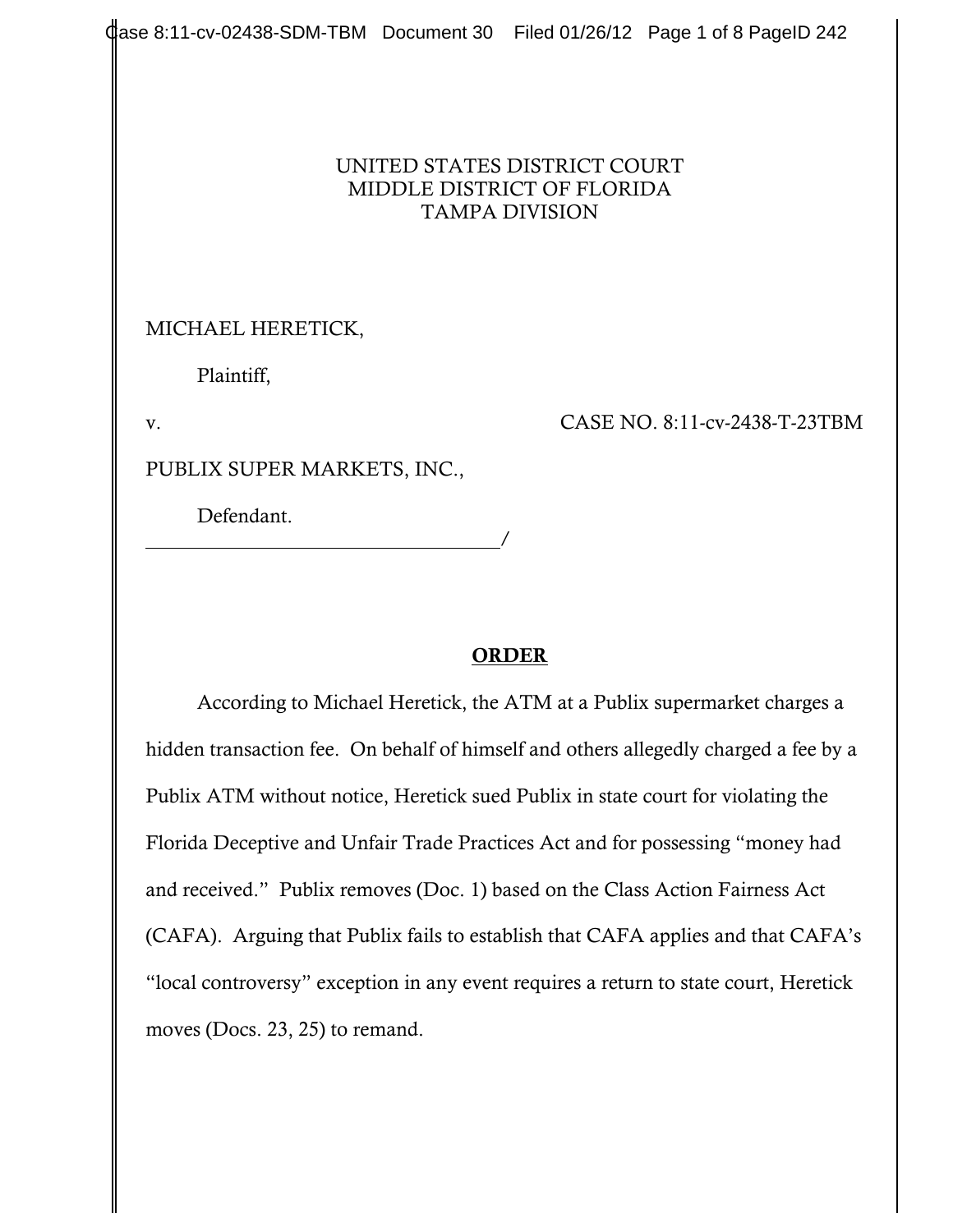Publix operates more than a thousand ATMs across five southeastern states. The putative class includes "all persons" (except each judge and some of the counsel and staff in this action) whom a Publix ATM charged a fee "without notice." The allegations seem simple enough, but the allegations prove much less straightforward than the apparently straightforward class definition. The remainder of the complaint is oddly bashful; the complaint never unmistakably discloses the time or the amount of each surreptitious charge or whether Heretick incurred a surreptitious charge.

Nonetheless, the complaint conveys that Heretick used a Publix ATM for sixteen months, from November, 2009, to March, 2011, and was charged a uniform, two dollar transaction fee. Rather than allege that Heretick received no notice, the complaint alleges that, when Heretick used a Publix ATM, Publix lacked "a standard program [that] disclosed to consumers that a transaction fee would be charged." (Doc. 26, ¶ 10) To claim without more that an institution lacks "a standard program" evokes an institution acting inconsistently, based perhaps on local practice and not central policy. But Heretick says more. In the class allegation, the complaint states, "[Publix] has utilized uniform procedures and representations in the operation of its ATMs. Moreover, [Publix's] uniform failure to disclose to consumers that a fee will be charged to consumers who use its ATMs has caused damage to consumers." (Doc. 26, ¶ 18) Through these words, the complaint appears to clarify that no "standard program" for notification means a "uniform procedure" of no notification.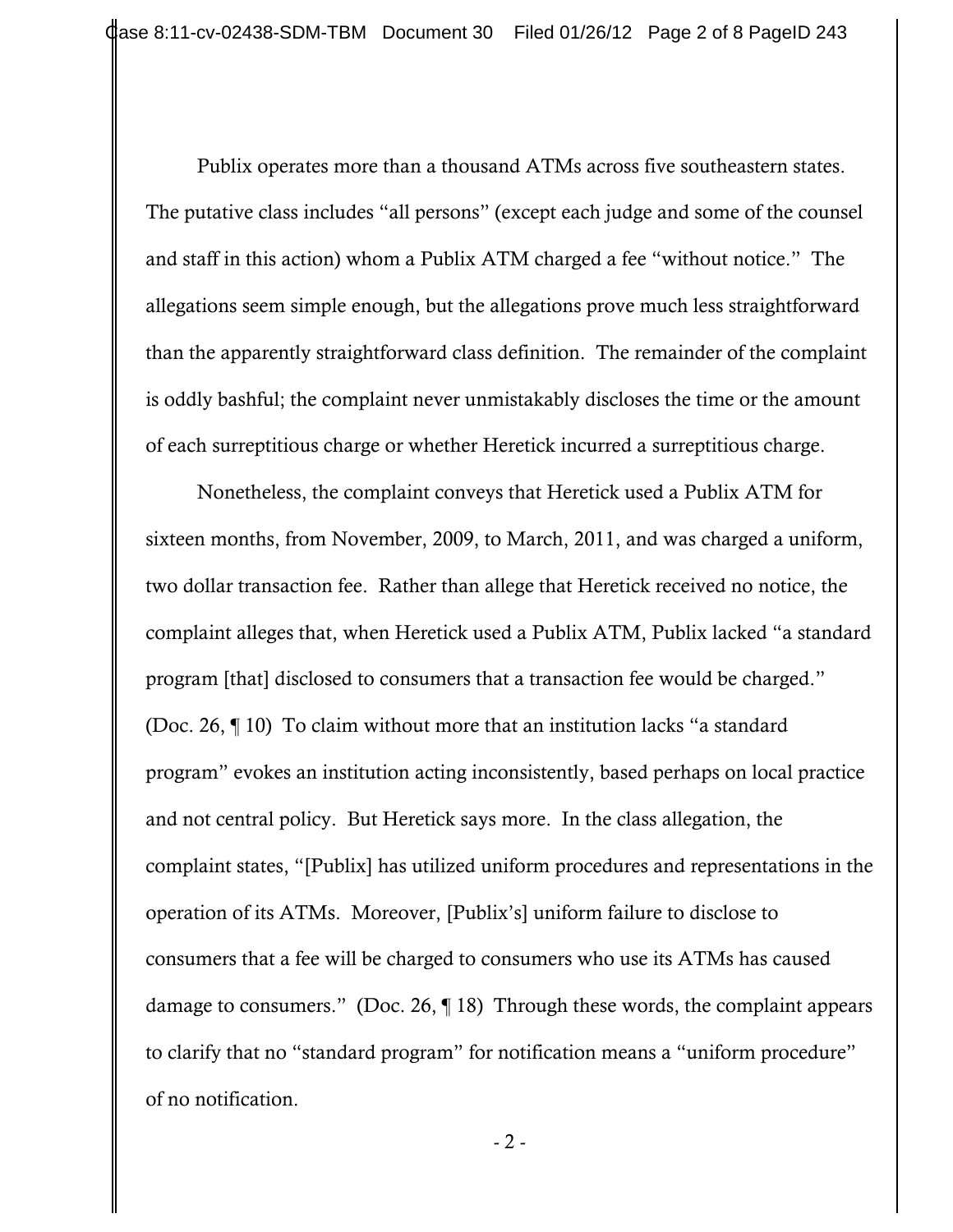A casual and imprecise use of language complicates interpretation of the complaint. The complaint alleges both no "standard program" of ATM operation and a "uniform procedure" of ATM operation, and the complaint fails to define or to use consistently important terms such as "consumer" and "user." Because the complaint never explicitly narrows "consumers" or "users" to mean fewer than each consumer or user of a Publix ATM and because the complaint alleges "a uniform failure to disclose [the fee] to consumers" and a "uniform procedure [] in the operation of [Publix] ATMs," the reasonable reader must conclude that the complaint alleges each Publix ATM without notice charged each user a fee for each transaction.

If Publix shows by a preponderance of the evidence that the action concerns minimally diverse parties, a hundred or more of whom are plaintiffs seeking at least \$5 million compensation for a common harm, CAFA presumes the action fit for federal court. *Lowery v. Alabama Power Co.*, 483 F.3d 1184, 1202-03 (11th Cir. 2007); *Evans v. Walter Indus., Inc.*, 449 F.3d 1159, 1164 (11th Cir. 2006). Because Publix removes a complaint without a demand for a specific amount of damages, the preponderant evidence may include a declaration or "other documentation" from the removing party. *Pretka v. Kolter City Plaza II, Inc.*, 608 F.3d 744, 754-56 (11th Cir. 2010).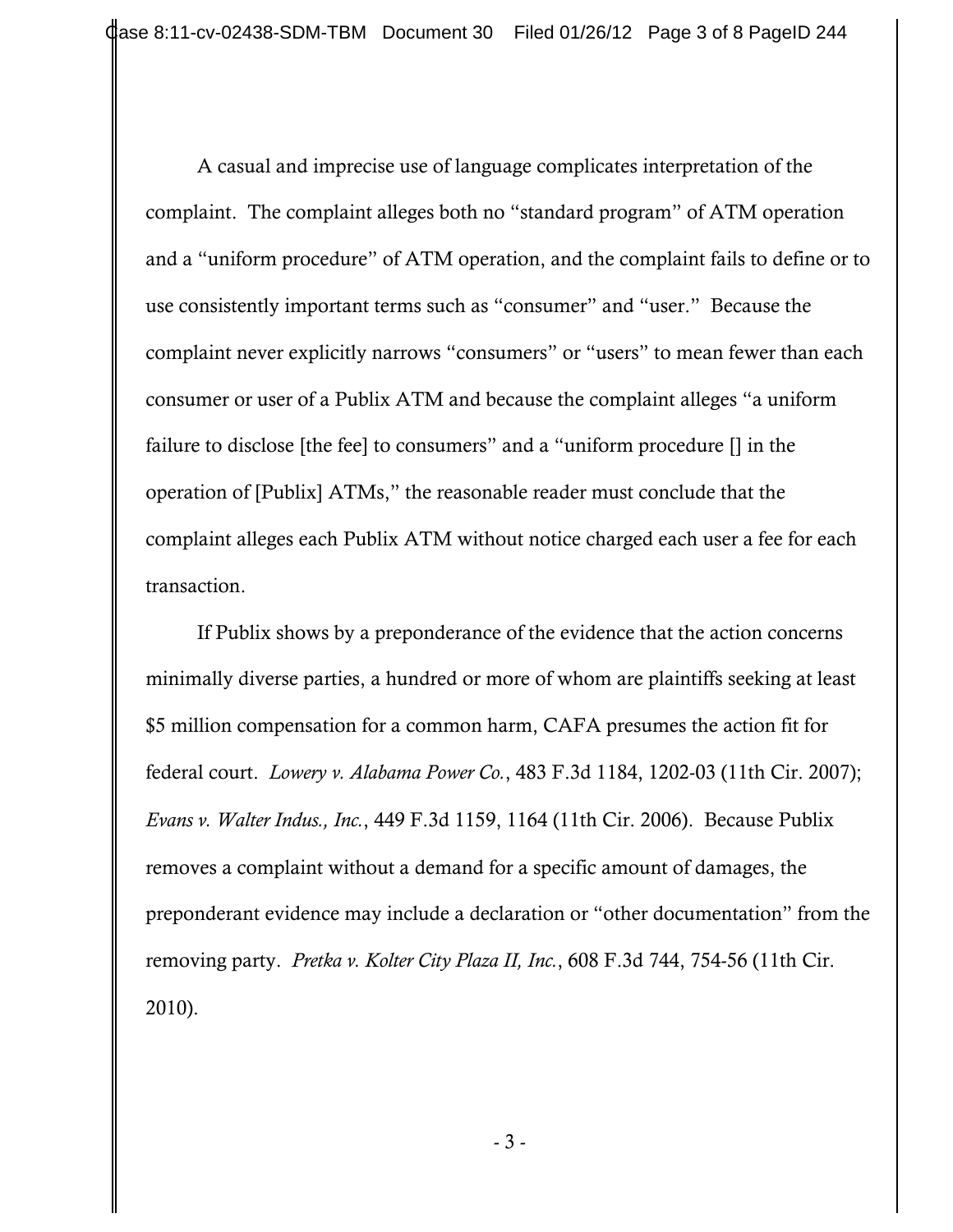Based on company records, a Publix senior accountant declares (Doc. 3) that Publix ATMs collected more than \$5 million in transaction fees in 2010 and that more than a hundred individuals paid transaction fees. Although Heretick objects that Publix's declaration fails to attest that a hundred or more ATM users "without notice" paid \$5 million or more in transaction fees, the complaint alleges Publix's "uniform failure" to notify an ATM user of a fee. Under the only reasonable interpretation of the complaint, the declaration is valid evidence that the action meets CAFA's amount-in-controversy and numerosity requirements.

Heretick raises what he calls "a similar case," *Miedema v. Maytag Corp.*, 450 F.3d 1322 (11th Cir. 2006), in which, Heretick claims, "the defendant impermissibly included data not relevant to the class in asserting class jurisdiction." According to Heretick, "the *Maytag* defendant included data concerning all ovens [sold], rather than, as the class definition stated, only those that incorporated a defective latch assembly." Heretick misunderstands *Maytag*, an action with interesting similarities to this one.

Intending to sue Maytag for the sale of ovens with a defective door latch, the plaintiff identified the class as each purchaser in Florida of one from a range of Maytag oven models. After removal the plaintiff narrowed the class to include only each purchaser in Florida of one from a range of Maytag oven models that contained the allegedly defective door latch. Maytag submitted a declaration providing the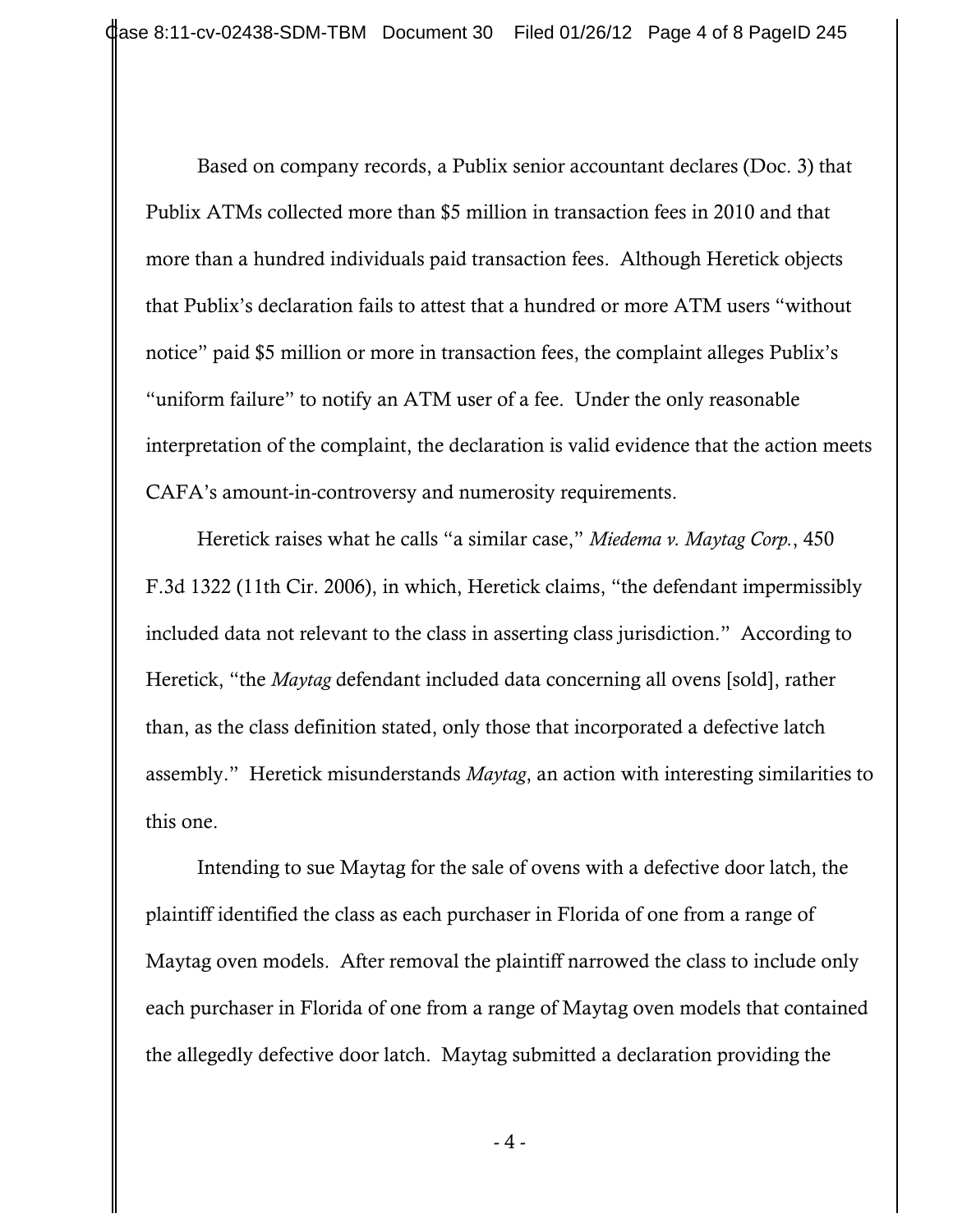value of the ovens Maytag sold in Florida to the members of the initial putative class, and the district court apparently discounted the declaration for failing to address the value of the ovens sold to the members of the narrowed putative class. The Eleventh Circuit concluded that "under the most logical reading" of the broader (and governing) initial class definition the declaration addressed the proper range of ovens.  *Maytag Corp.*, 450 F.3d at 1331-32. (Maytag's attempt to remove under CAFA failed on other grounds.) If *Maytag* informs this action, the lesson is that, when suing in state court on behalf of a potentially large class and for a lot of money, the plaintiff should plead with scrupulous attention to the consistent meaning of words. A slip of the pen might change the forum.

In *Pretka v. Kolter City Plaza II, Inc.*, 608 F.3d 744 (11th Cir. 2010), the plaintiffs sued in state court seeking for themselves and a class the return of deposits from an apartment developer. Documents attached to the complaint showed the amount of each deposit and the complaint claimed that the defendant's records would reveal the number of class members. The defendant removed under CAFA and submitted a declaration attesting that the defendant's records listed more than \$5 million in deposits from more than a hundred depositors. 608 F.3d at 748-49. Noting that a company official was declaring under penalty of perjury his first-hand knowledge of the company's records, the court accepted the declaration as sufficient evidence that the defendant met CAFA's amount-in-controversy and numerosity requirements.

- 5 -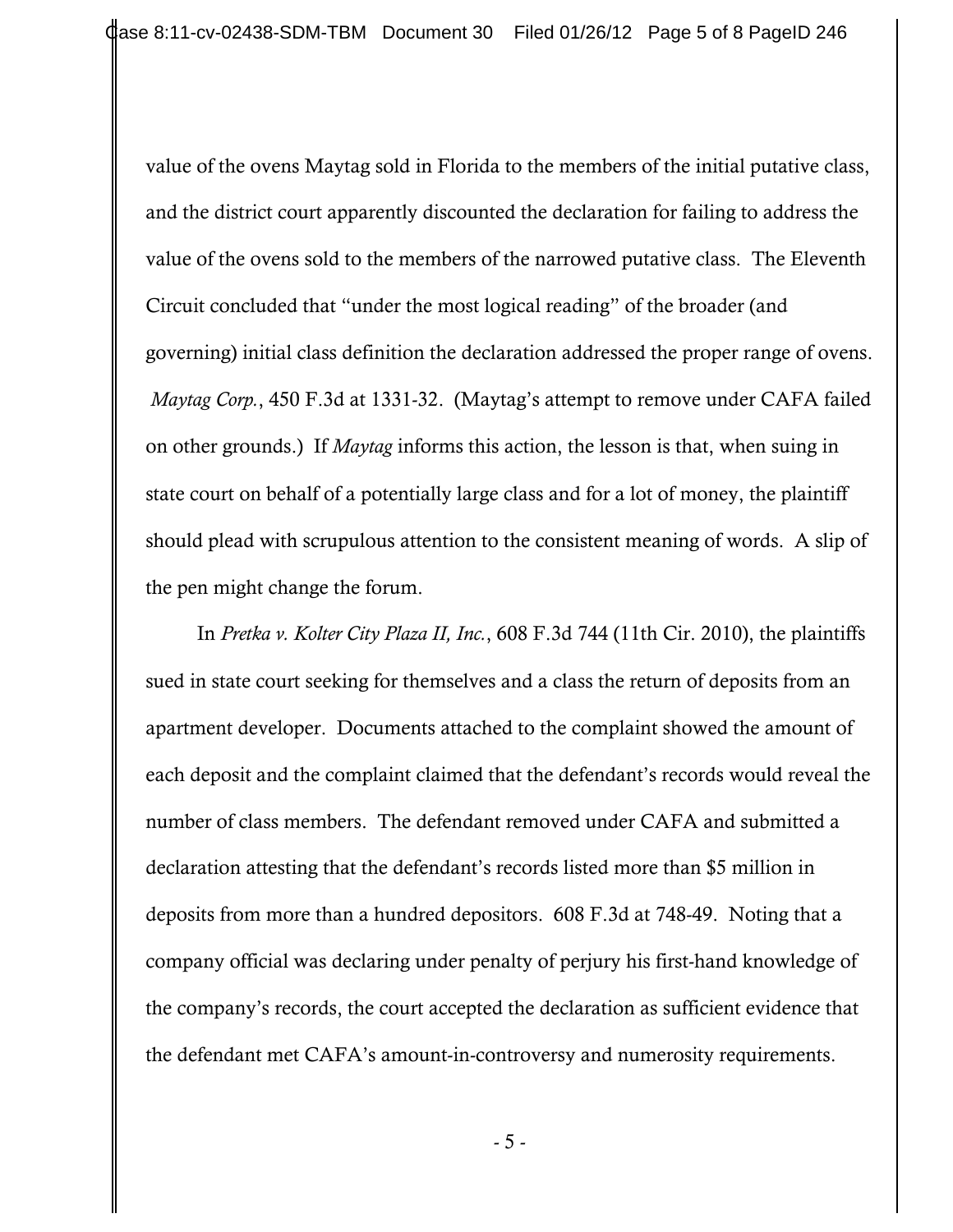608 F.3d at 770-72. Publix likewise submits the declaration of a company official who under penalty of perjury and from personal knowledge affirms that the company records show sufficient potential plaintiffs who seek sufficient money to satisfy CAFA. Heretick provides no contrary evidence and never denies the accuracy of the declaration. The circumstances helpfully resemble *Pretka*.

Heretick criticizes the notice of removal's allegation of minimal diversity, but common sense confirms that, at least, some non-citizen of Florida used a Publix ATM. *See Roe v. Michelin N. Am., Inc.*, 613 F.3d 1058, 1062 (11th Cir. 2010) ("courts may use . . . common sense in determining whether the case stated in the complaint meets federal jurisdictional requirements"). The complaint concedes the final CAFA element by alleging that the class suffered a common harm. Publix successfully invokes federal jurisdiction under CAFA, and Heretick must either show that a CAFA exception applies or remain in federal court.

Heretick essays only the "local controversy" exception, which aims to keep in state court "a controversy that uniquely affects a particular locality to the exclusion of others." *Evans*, 449 F.3d at 1163 (quoting S.Rep. No. 109-14 at 39 (2005)). Publix asserts the absence of only one of the exception's elements, the requirement that more than two-thirds of the putative class's members are citizens of the state in which the action begins. 449 F.3d at 1163. The burden of proof lies on Heretick. 449 F.3d at 1164.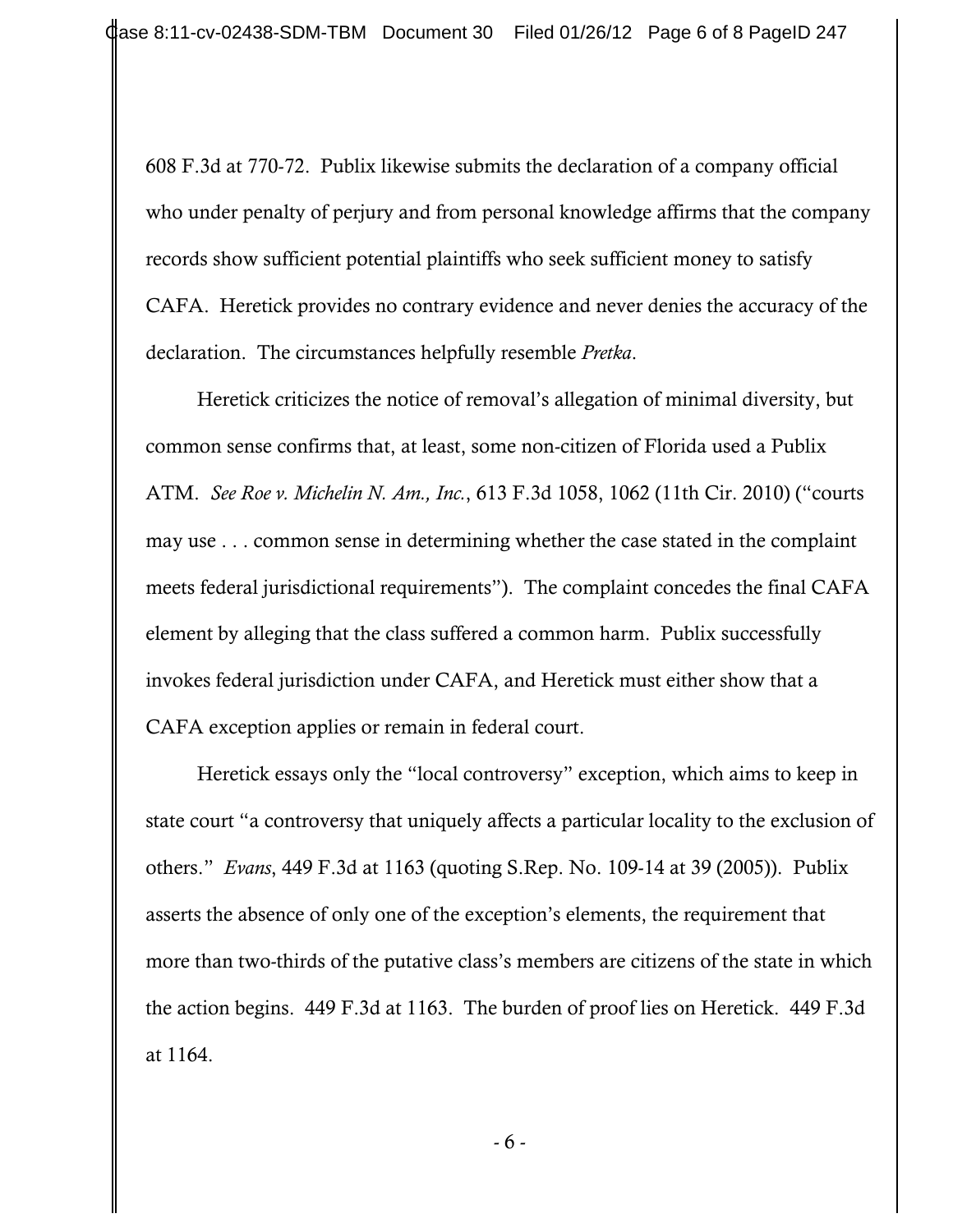Heretick concludes that, because the "store locator" page on Publix's website publicizes that more than two-thirds of Publix's stores (756 of 1,063; or 71 percent) are in Florida, more than two-thirds of the allegedly gypped Publix ATM users are Florida citizens. Heretick's conclusion must assume that each store features at least but only one ATM, that each ATM serves a roughly equal number of patrons, and that each ATM draws almost entirely citizens of the state in which the ATM is located (or draws Floridians using an ATM outside of Florida). No record evidence supports any of these necessary inferences. Requesting a "low proof standard" (whatever that is) because he has "presented all information presently available" to him, Heretick effectively concedes his inability to bear the burden of demonstrating a "local controversy." *Cf. Evans*, 449 F.3d at 1166.

Briefly examining *In re Sprint Nextel Corp.*, 593 F.3d 669 (7th Cir. 2010), suffices to show the margin by which Heretick fails to invoke the "local controversy" exception. Complaining of "artificially" high text-message charges, the plaintiff in *Sprint Nextel* sued Sprint in Kansas state court on behalf of a class delimited to individuals with a Kansas cell phone number who received their cell phone bill at a Kansas address. 593 F.3d at 671. Sprint removed under CAFA, and the plaintiff asserted CAFA's "home-state" exception, which like the "local controversy" exception includes a two-thirds citizenship requirement. Confident that a class limited to people with both a Kansas phone number and a Kansas address necessarily

- 7 -